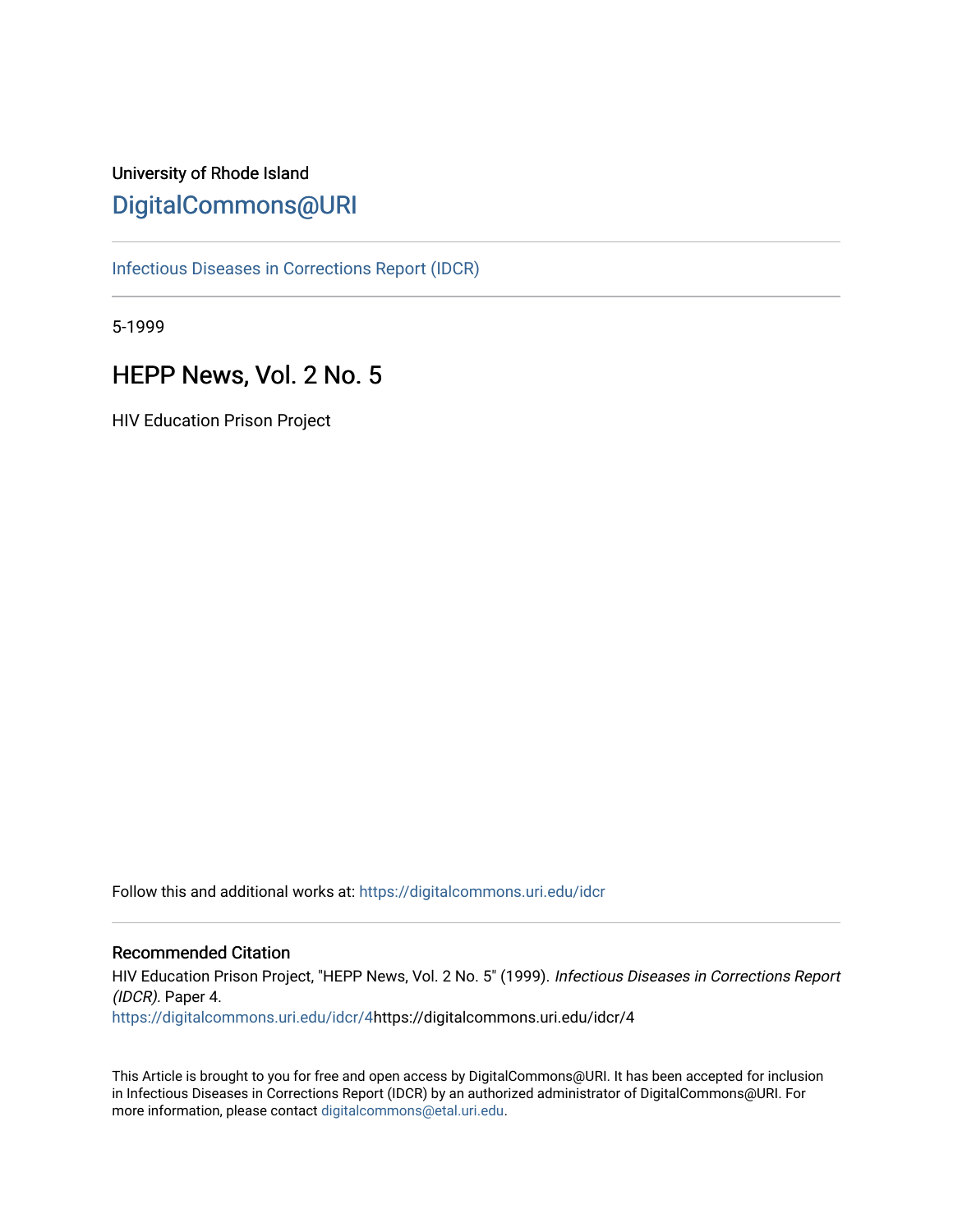

## About HEPP

HEPP News, a forum for correctional problem solving, evolved out of ongoing discussions among HIV specialists based at the Brown University AIDS Program about the need for HIV updates designed for practitioners in the correctional setting. The board of editors includes national and regional correctional professionals, selected on the basis of their experience with HIV care in the correctional environment and their familiarity with current HIV treatment. HEPP News targets correctional administrators and HIV/AIDS care providers including physicians, nurses, outreach workers and case managers. Published monthly and distributed by fax, HEPP News provides up-tothe-moment information on HIV treatment, efficient approaches to administering such treatments in the correctional environment, national and international news related to HIV in prisons and jails, and correctional trends that impact HIV treatment. Continuing Medical Education credits are provided by the Brown University Office of Continuing Medical Education to physicians who accurately respond to the questions on the last page of the newsletter; please see last page for details.

The editorial board and contributors to HEPP News are well aware of the critical role prisons and jails play in the treatment and prevention of HIV. The goal of HEPP News is to provide reports of effective and cost-conscious HIV care that can truly be implemented within the correctional environment. We hope this newsletter achieves that goal.

#### **E D I T O R S Anne S. De Groot, M.D.** *Director, TB/HIV Research Lab, Brown University School of Medicine*

**Frederick L. Altice, M.D.** *Director, HIV in Prisons Program, Yale University AIDS Program*

#### **Faculty Disclosure**

In accordance with the Accreditation Council for Continuing Medical Education Standards for Commercial Support, the faculty for this activity have been asked to complete Conflict of Interest Disclosure forms. Disclosures are listed beneath the authors' names.

**All of the individual medications discussed in this newsletter are approved for treatment of HIV unless otherwise indicated. For the treatment of HIV infection, many physicians opt to use combination antiretroviral therapy which is not addressed by the FDA.**

*Hepp News is supported by an unrestricted educational grant from Agouron Pharmaceuticals and we gratefully acknowledge their support.*

# Update from the 6th Conference on Retroviruses and Opportunistic Infections

Chicago, Illinois, Jan 31-Feb 3 1999 - **Part Two**

#### **Anne De Groot, M.D.**

Dir. TB/HIV Research Lab, Brown University School of Medicine

*Consultant: Agouron, Bristol-Meyers Squibb; Speaker's Bureau: Agouron, Bristol-Meyers Squibb, Glaxo Wellcome.*

Last month we brought you reports on immunology and new treatments from the 6th Conference on Retroviruses and Opportunistic Infections. This month we continue our synopsis with reports on HIV care utilization, viral load monitoring, and warnings about new clades and drug resistant HIV isolates.

#### **• HIV Care Utilization**

Dr. Sam Bozzette presented his data from a national consortium of HIV providers (1). The HIV Cost and Services Utilization Study (HCSUS) (2), described the impact of HIV care on health, and the cost of that care in the "outside world". Delivery of care "outside" may directly impact correctional HIV care due to its effect on the health of HIV infected inmates arriving in correctional facilities.

Bozzette used information published by the New York State Department of Correctional Services (NYSDOCS) on the reduction in HIVrelated mortality to illustrate his first point: HAART has had an impressive impact on AIDS mortality (see graph, pg. 5) (3). To support this point, he referenced three other studies that describe how HIV morbidity and mortality rates have been reduced when good HIV care, expert consultation, and HAART have been made available to patients. One study showed that hospitals "experienced" in HIV care had a 21% lower death rate for *Pneumocystis Carinii Pneumonia* (PCP) than hospitals that were less experienced (4). A second study showed that HIV infected patients in the care of experienced providers had a 31% lower AIDS mortality rate than patients in the care of other providers (5). A third study proved that patients in clinics with more than two HIV "services" had a 36% lower adjusted odds of developing PCP than those in clinics with one or none (6).

#### **• AIDS Cases Decreasing with HAART**

Bozzette reported some dramatic facts gleaned from studies of the large cohort of 3,072 HIV infected patients followed by the HCSUS HIV providers. He and his collaborators found that the proportion of persons living with T cell counts less than 200 has decreased nationally from 35% to 17% between 1996 and 1998. The number of persons with CD4 T cells above 200 has increased, suggesting that HAART is "arresting" the national rate of progression to AIDS. These researchers extrapolated from their study sample to estimate that about 335,000 persons attended HIV clinics in the past year, representing only about half of the 600,000 to 900,000 persons thought to be currently living with HIV, according to the CDC (7).

The HCSUS group found that the distribution of HIV patients in care was skewed towards lower CD4 T cell counts. This suggests that most of the patients who are not in care are in the early stages of HIV. Bozzette raised concern about identifying these individuals and getting them into treatment, since, for some patients, the best time to begin treatment to prevent the advancement of HIV disease may be during the early stages of infection.

#### **• Access to HIV Specialty Care**

Not all of the patients in Bozzette's study received specialty care in HIV clinics. While 50% of patients obtained care in HIV specialty clinic settings, another 23% used emergency rooms as one of their primary sources of health *continued on page 3*

## What's Insid e Save The Dates .......................... pg 2 HEPPigram .................................. pg 4 Ask the Expert ............................ pg 6

Self-Assessment Test .................. pg 8

*If you have any problems with this fax transmission please call 800.807.2070 or e-mail us at: ccg@cimonconsulting.com*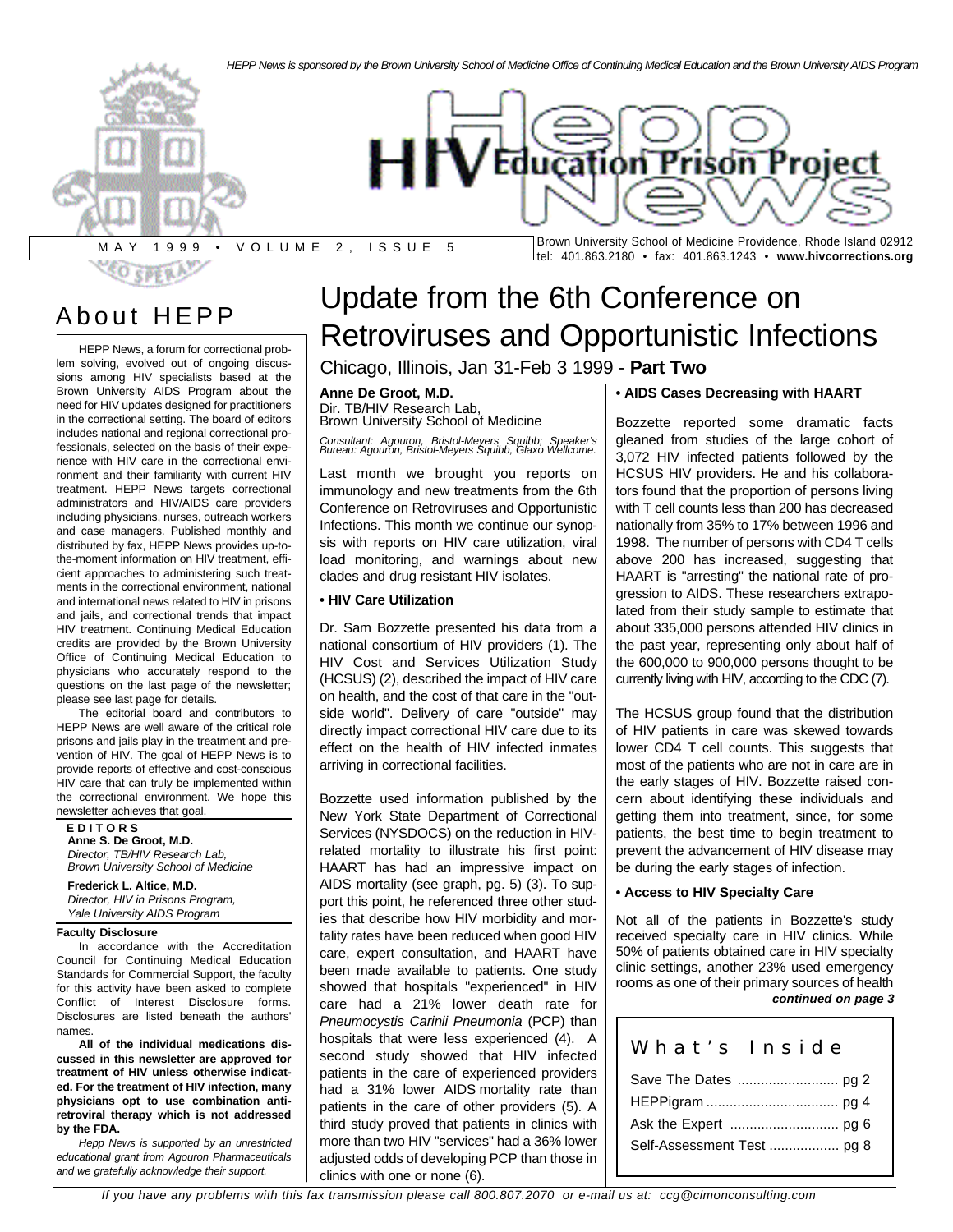## **L ETTE R FRO M T H E E DITO R**

#### Dear Colleagues,

It is my pleasure to be the guest editor for this month's issue of HEPP. This issue is particularly relevant to my work, as it includes a spotlight on the New York State Department of Correctional Services (NYSDOCS). We, at the NYSDOCS, provide care for approximately 8,700 inmates living with HIV. Based on information provided in this issue, that number is equivalent to almost 3% of the number of HIV patients under care in the United States!

Other topics this month include (in this month's continuation of the 6th Conference on Retroviruses and Opportunistic Infections summary) HIV care cost and utilization; HIV infection among blood donors, and gender differences in viral load measurements. The author, colleague and HEPP co-editor Anne De Groot, also discusses the relevance of these issues to health care in the correctional setting.In keeping with HEPP News' dedication to providing practical information on HIV management for the correctional setting, the HEPPigram this month reviews viral load measurements. This month's HIV 101 topic is routine immunizations for HIV infected patients. Finally, Dr. Sharee Starrett of New Jersey Correctional Medical Services contributes a "front line" perspective on managing CMV in the "ask the experts" section.

After reading this issue, readers should be able to recognize meaningful changes in HIV viral load, name several possible approaches to managing CMV, recognize possible differences in viral load by gender, and understand the impact of new treatment approaches on the cost and utilization of HIV care in outpatient settings.

Next month we will feature a report on HIV infection among incarcerated women, written by Dr. Kathryn Anastos of New York, Dr. Anne De Groot, and Betsy Stubblefield. That issue will include a spotlight on Pam Dole, a specialist in the gynecological examination of sexually traumatized women. As many incarcerated women are victims of some form of sexual abuse (see this month's news flashes), this topic is extremely relevant to correctional HIV care.

Thank you for your interest in HEPP News and your continuing support for improving the health care of inmates. Please take a moment to write the editors back. Tell us whether HEPP News is works for you and how it might be improved.

Sincerely,

gean wight

Lester Wright Associate Commissioner/Chief Medical Officer New York State Department of Correctional Services

# ave The Dates

#### **National HIV Prevention Conference**

*August 29-September 1, 1999* Hyatt Regency Atlanta Hotel, Atlanta GA. Sponsored in part by: The National Minority AIDS Council, American Social Health Organization (ASHA), the Centers for Disease Control (CDC), The National Association of People With AIDS (NAPWA) Register: by July 23, 1999, or after July 23 on site. Contact: The National Minority AIDS Council, attn: NHPC, 1931 13th Street, NW, Washington DC 20009-4432 Phone: 404.639.1942 e-mail: 99hivconf@cdc.gov

#### **10th Annual HIV-Meeting the Challenge Conference**

*May 18, 1999* Fairfax, VA, Sponsors: Northern Virginia HIV Resource & Consultation Center; Inova HIV Services. Contacts: Jacqueline Morgan, Inova HIV Services, 2832 Juniper St, Fairfax, VA 22031, tel: (703) 204-3787, email:jacqueline.morgan@inova.com.

**HEPP News** is published twelve times a year by the Brown University AIDS Program *tel:* 401.863.1725 • *e-mail:* brunap@brown.edu • www.hivcorrections.org *If you have any problems with this fax transmission please call 800.807.2070 or e-mail us at: ccg@cimonconsulting.com*

#### **Senior Advisory Board**

Joe Bick, M.D. *California Dept. of Corrections*

Roderic D. Gottula, M.D. *Society for Correctional Physicians*

Theodore M. Hammett, Ph.D. *Abt Associates*

Ned E. Heltzer, R.Ph., M.S. *Prison Health Services, Inc.*

David Thomas, J.D., M.D. *Florida Dept of Corrections*

#### **Managers**

Dennis Thomas *HIV Education Prison Project* Michelle Gaseau *The Corrections Connection* **Layout**  Mary Sheehan *The Corrections Connection* **Editorial Associates** Betsy Stubblefield *HIV Education Prison Project* Christine Mastal *The Corrections Connection*

#### **Associate Editors**

Timothy P. Flanigan, M.D. *Brown University School of Medicine* David P. Paar, M.D. *University of Texas Medical Branch* Anne C. Spaulding, M.D. *Brown University School of Medicine* David A. Wohl, M.D. *University of North Carolina* Betty Rider, M.A., M.S. *North Carolina Division of Prisons* Steve Szebenyi, M.D. *Albany Medical College*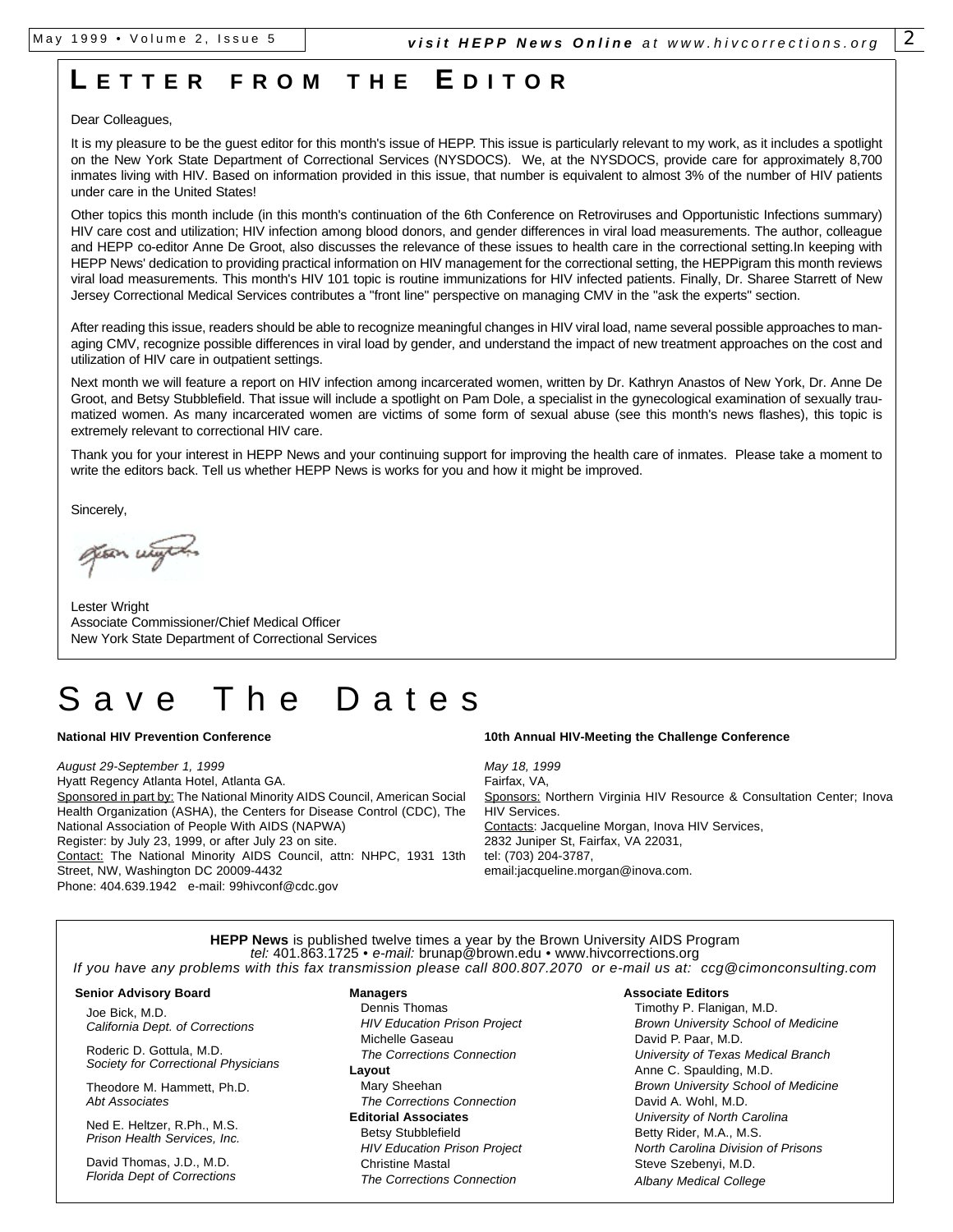#### The 6th Conference on Retroviruses and Opportunistic Infections

#### *continued from page 1*

care. Perhaps as a result, 30% of those with a CD4 count less than 200 were not on PCP prophylaxis (1). Many measures of HIV care utilization differed by race and ethnicity. Compared to non-Hispanic whites, Hispanics and Blacks had fewer clinic visits, more IDU use, less ART, less PI, and less PCP prophylaxis. Access to HAART was also linked to race, income, active drug use, gender, risk behavior, geography, attitudes and beliefs about HIV care, and whether the HIV care provider for the patient focused primarily on HIV care or was involved in other aspects of health care. These findings come as no surprise to the correctional HIV provider. Providing HIV specialty care and related services in the correctional environment is one means of improving access to HIV treatment for these under-served populations.

Adherence in the HCSUS study population was fairly poor: 57% of patients reported that they were adherent 7 days a week, 19% reported that they were adherent 6 days a week (1). These self-reports may also over estimate actual adherence, raising grave concerns about the evolution of drug resistant virus in the HIV-infected patient population at large.

#### **• How Much Does HIV Care Cost?**

Bozzette and colleagues estimated that there were 2 million outpatient visits, 100,000 Emergency Room (ER) visits, 900,000 hospital days and 85,000,000 days of antiretroviral therapy in the first six months of 1996 (1). The cost of this HIV care was about \$6.7 billion per year, which was less than 1% of the total US expenditure on health care during 1997 (1). In contrast, HIV-AIDS was the cause of 7% of total lives lost during the same year.

Bozzette also evaluated the impact of HAART on total HIV care costs. Most of the cost of treating HIV/AIDS in his cohort related to pharmaceutical expenditures. He found that drug expenditures and clinic visits have increased, but ER visits and hospitalization have decreased, and the total cost of caring for HIV/AIDS patients was no different after these adjustments. During a post-presentation interview, Bozzette indicated that similar figures for the impact of HAART in the correctional setting were not available.

The good news for correctional healthcare providers who manage HIV patients is that there has been a slight decrease in HIV care costs and improvement in service utilization from 1996 up until now. That means that more of our patients will have been tested and treated with HAART before they arrive at a correctional setting. The bad news is that the number of patients who adhere to their regimens is much less than would be desirable. The most important impact of new HIV treatments has been on mortality; death rates have dropped dramatically. Setting aside tangible financial benefits, the intangible emotional benefits of HAART are palpable both inside and outside corrections.

#### **• HIV Infection in US Blood Donors**

Full time blood donors are screened for HIVrisk behaviors; blood is also screened for evidence of HIV infection before use. Information from blood-donor screenings was presented by the CDC (10) giving a novel perspective on the actual incidence of HIV infection among a group of individuals who do not consider themselves at risk. The relevance of this topic to corrections is that it expands the ability to identify HIV infected persons who may not have reported standard "HIV risks."

The average rate of acquisition of HIV infection among full time US blood donors was 8 per 100,000 person years, much lower than among higher risk groups (10). Studies have found, however, a higher prevalence of HIV than the donors may have expected. Persons in Southeastern states (20-26 new infections per 100,000), persons of color (25- 30 fold higher HIV incidence rate than whites), and persons in the 22 to 45 age range who do not consider themselves to be HIV infected (2 fold higher than persons older or younger than that age group) may have a higher risk of HIV infection than previously thought.

#### **• New Strains of HIV**

In a substudy of 31 recently infected blood donors, researchers found evidence, in one patient, of acquisition of a clade A virus. All of the other new infections appeared to cluster with B strains. This report of a non-clade B virus (the usual strain of virus transmitted in the US) suggests that the US is not immune to invasion of other strains of HIV that dominate the epidemic in other parts of the world.

The most important finding in this study is related to drug resistance: 18 out of the 31 infections among blood donors had changes related to drug resistance. Resistance to protease inhibitors predominated. The takehome message for corrections was that drug resistance can be widespread in "free world" populations. Therefore, patients on HAART should be monitored for response to treatments and intensification of regimens should be considered if response is inadequate. As discussed in the last issue of HEPP News, viral resistance testing (genotypic anti-retroviral resistance testing, or GART) is a tool *continued on page 4*

#### **The "Inside" View: Extrapolating HCSUS Data to Corrections**

Bozzette's data are relevant to correctional HIV care providers because they give us a rough estimate of the proportion of the national HIV infected population that is under our care. The National Bureau of Justice Statistics (BJS) recently estimated that there are 35,000 to 47,000 patients with HIV infection in the nation's prisons and jails (8). Comparing this figure to Bozzette's estimates, prisons and jails are providing care for approximately one tenth of the total number of HIV infected individuals that are accessing health care.

The HCSUS study also permits some budgetary contrasts. Allowing for some differences in budget estimates, current expenditures on HIV care in correctional settings may be in the same range as expenditures in the "free world". These estimates run counter to public sentiment that "too much money" is spent on correctional HIV care.

For example, recent estimates of HIV/AIDS related expenditures reported by the New York State Department of Correctional Services (NYSDOCS) were \$10.8 million directly spent on medical services, and 45.8 million on AIDS programs for approximately 3,000 inmates that are currently accessing HIV care in the NYSDOCS (9). The Florida State DOC reported spending \$19 million in 1998 on HIV medications alone for approximately 2,100 HIV infected patients.

Just as Bozzette observed for his community patients, HIV infected patients in the correctional setting seem to be unwilling or unable to access HIV care: less than 50% of the estimated 7,500 to 8,500 HIV infected individuals in the NYSDOCS population are participating in clinical care (10). While some of these HIV infected individuals may be avoiding HIV care because they are not yet personally "ready" or willing to participate in HIV treatment, some individuals may be actively avoiding HIV care because of the nature of the correctional setting.

Since we now know that early intervention can preserve immune function and reduce morbidity, efforts to identify HIV infected patients and encourage them to participate in HIV care inside the correctional environment are critically important. Some methods that are believed to increase inmate participation in HIV care include: peer education, provider and correctional officer education on HIV risk factors (critical pathways), multiple opportunities to access HIV testing, confidential test results, improving HIV care quality, and reducing barriers to accessing HIV care.

Due to the concentration of individuals who have HIV infection or are at risk of HIV infection in correctional settings, correctional providers have a unique opportunity to get at-risk individuals tested and engaged in treatment.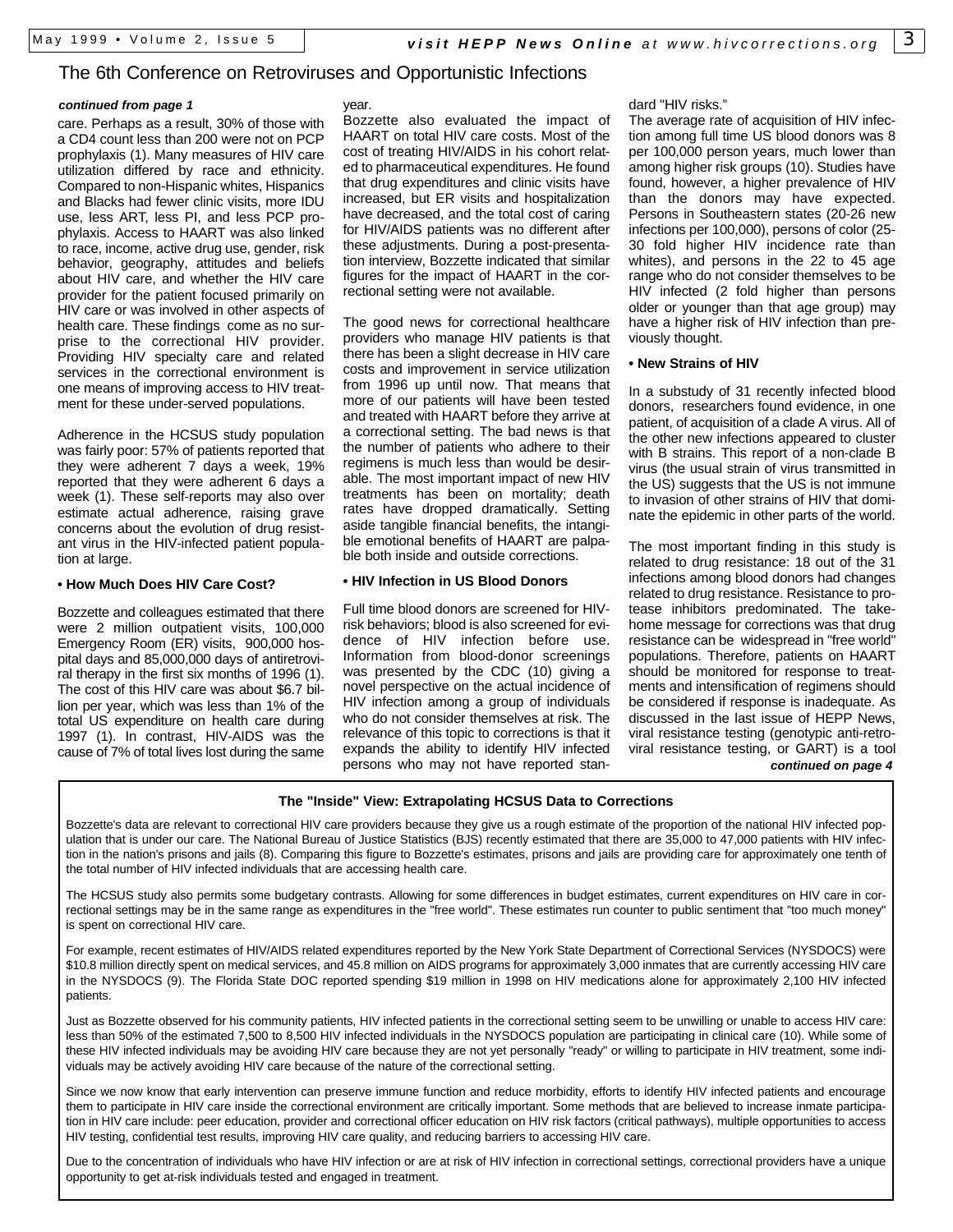## The 6th Conference on Retroviruses and Opportunistic Infections

that expands our ability to make betterinformed decisions on treatment (For more information see the March HEPP News archives at www.hivcorrections.org). *continued from page 3*

#### **• Variations in Viral Load by Gender: Men**

Dr. R.Lyles presented information on the "natural" progression of viral load in a subset of 270 men enrolled in a large study called the Multicenter AIDS Cohort Study (MACS)(11). This cohort has been described in detail in previous publications (12). For this report, Dr. Lyles and co-workers stratified the patients by viral load and examined progression to AIDS. Patients who had lower viral load (less than 10,000 copies/ml) at the outset of the study, had slower progression to AIDS than patients who had a higher viral load (averaging around 100,000 copies) at the outset (progressing to AIDS within the first three years). Patients who did not progress to AIDS within 7 years of the first viral load had no change in the viral load over time; and those who were AIDS free after 9 years or more had a slight decrease in the MRNA level over time. Dr. Lyles provided data showing that progression to AIDS could be extrapolated given data points covering about 1.5 years.

It is important to emphasize that much of the data derived from the MACS cohort was derived prior to the widespread use of HAART. When questioned about the impact of HAART on these results, the researchers suggested that the impact of access to care, treatment, and adherence was summarized in the viral load measurements, and therefore felt that their results were still accurate.

#### **• Women Progress at Lower Viral Loads**

Dr. Kathryn Anastos and co-workers compared patients enrolled in the Women's Interagency HIV Study (WIHS) and MACS (a

similar study of men) (13). They evaluated the HIV RNA levels of women in WIHS who had not initiated ART at the beginning of therapy, and contrasted their viral loads to a comparable subset of men in the MACS cohort.

In the final analysis, the HIV RNA among women in this study was 20% lower than the viral burdens in men with the same CD4 T cell count who were enrolled in the MACS. After adjustments for age and racial differences in the cohort, Dr. Anastos found that the viral load at which equivalent rates of progression to AIDS occurred was as much as 35% lower for women than the rates observed for men. If anything, these estimates, according to Dr. Anastos, underestimate the true differences between women and men. In response to a question from the audience, she replied that we don't know, as of yet, whether we should initiate HAART at lower viral loads for women than for men. She suggested that a controlled, prospective study of gender differences in viral loads would allow researchers to better control for confounding factors, such as access to health care and adherence.

#### **• Need for More Correctional Studies**

The lack of reports directly related to correctional HIV care at the Retrovirus Conference reflected a disconcerting lack of interest by academic researchers about the impact of HIV on inmates. Since as many as 10% of the nation's HIV infected population may be accessing care in a correctional setting, it seems appropriate for a shift in focus. One means to accomplish this might be for correctional HIV providers to conduct clinical studies in their facilities, and to submit their reports to national meetings.

For information on submitting research to the Conference on Retroviruses and

Opportunistic Infections, contact the Retrovirus Conference Secretary at 703/684.4876. Abstracts available at the conference website at http://www.retroconference.org/99/

#### References

1) 6th Conference on Retroviruses and Opportunistic Infections, Abstract 105. Who receives highly active antiretroviral therapy? Data from a nationally representative sample. Markson L, et al.

2) Bozzette, SA, et al. The care of HIV-infected adults in the United States. HIV Cost and Services Utilization Study Consortium. NEJM. 1998 Dec 26; 339(26): 1897-904.

3) MMWR 1999 Jan 8; 47(51&52): 1115-7. Paella, et al., Declining morbidity and mortaliy among patients with advanced HIV. NEJM 1998 March 26, 338(3) 853-60.

4) Bennett CJ, et al. U.S. Hospital Care for HIV infected persons and the role of public, private, and Veterans Administration hospitals. J Acquir Immune Deficiency Syndr Hum Retroviral 1996 Dec 15; 13(5) 416-21.

5) Kitahata et al, Physicians experience with the acquired immune deficiency syndrome as a factor in patients' survival. NEJM 1996 Mar 14; 334(11): 701-6. 6) Turner BJ, et al. Clinic HIV-focused features and prevention of Pneumocystis Carinii Penumonia. J Gen Intern Med 1998 Jan; 13(1): 16-23. 7) Hammett TM, Harmon P, Rhodes W. The burden of

infectious disease among inmates and releasees from correctional facilities. Unpublished paper prepared for the National Commission on Correctional Health Care, December 1998.

8) Maruschack, L. HIV in Prisons and Jails, Bureau of Justice Statistics, 1999. http://www.ojp.usdoj.gov/bjs/ 9) Sharp V. New York AIDS Advisory Council. Report of the Subcommittee on Criminal Justice. February 1999. For a copy of the report, call the AIDS Institute at 518.473 2903.

10) Personal communication, Lester Wright, Assoc. Commissioner/Chief Medical Officer of NYSDOCS.

11) 6th Conference on Retroviruses and Opportunistic Infections, Abstract 272. Demographic correlates of HIV incidence among US blood donors. Busch MP, et al.

12) 6th Conference on Retroviruses and Opportunistic Infections, Abstract 273. Natural history of HIV-1 Viremia after seroconversion in the Multicenter AIDS Cohort Study. Lyles R, et al.

13) Detels-R; et al. Effectiveness of potent antiretroviral therapy on time to AIDS and death in men with known HIV infection duration. Multicenter AIDS Cohort Study Investigators. JAMA.1998 Nov 4; 280(17): 1497-503.

14) 6th Conference on Retroviruses and Opportunistic Infections, Abstract 274. Gender specific differences in quantitative HIV-1 RNA levels. Anastos K, et al. Women's Interagency HIV Study (WIHS) and the Multicenter AIDS Cohort Study (MACS).

## **HEPPigram** *A feature of HEPP news providing concise solutions to correctional HIV-related problems* **Calculating Viral Loads**

| <b>Viral Copies</b>                                      |                                                                                                        | <b>Change from Hypothetical Baseline*</b>                            |                                                    |  |  |
|----------------------------------------------------------|--------------------------------------------------------------------------------------------------------|----------------------------------------------------------------------|----------------------------------------------------|--|--|
| $Log_{10}$                                               |                                                                                                        | Log                                                                  |                                                    |  |  |
| 6<br>5.7<br>5.3<br>4.7<br>4<br>3.7<br>3<br>2.5<br>2<br>1 | 1,000,000<br>500,000<br>200,000<br>50,000<br>10,000<br>5,000<br>1,000<br>400<br>300<br>100<br>50<br>10 | $+2$<br>$+1.7$<br>$+1.3$<br>$+0.7$<br>$-0.3$<br>-1<br>$-1.5$<br>$-2$ | -2<br>Increase<br>Decrease<br>+1<br>Undetectable** |  |  |
| U                                                        | 0                                                                                                      |                                                                      |                                                    |  |  |

#### **Viral Load Measurements**

This table is useful for monitoring the success or failure of HIV medication. These numbers are expressed in logarithmic form in order to compare changing viral loads. A change from a viral load of 1,000,000 copies/mL to 10,000 copies/mL represents a 2 log reduction in viral load. Only changes that are greater than 0.3 to 0.5 log (twofold or threefold) are considered meaningful in terms of a patient's response to medication.

\*10,000 copies/mL is presented as a hypothetical baseline viral load to facilitate comparison of increases and decreases in viral load.

\*\*The Ultrasensitive Viral Load Test can detect viral loads as low as 50 copies/mL.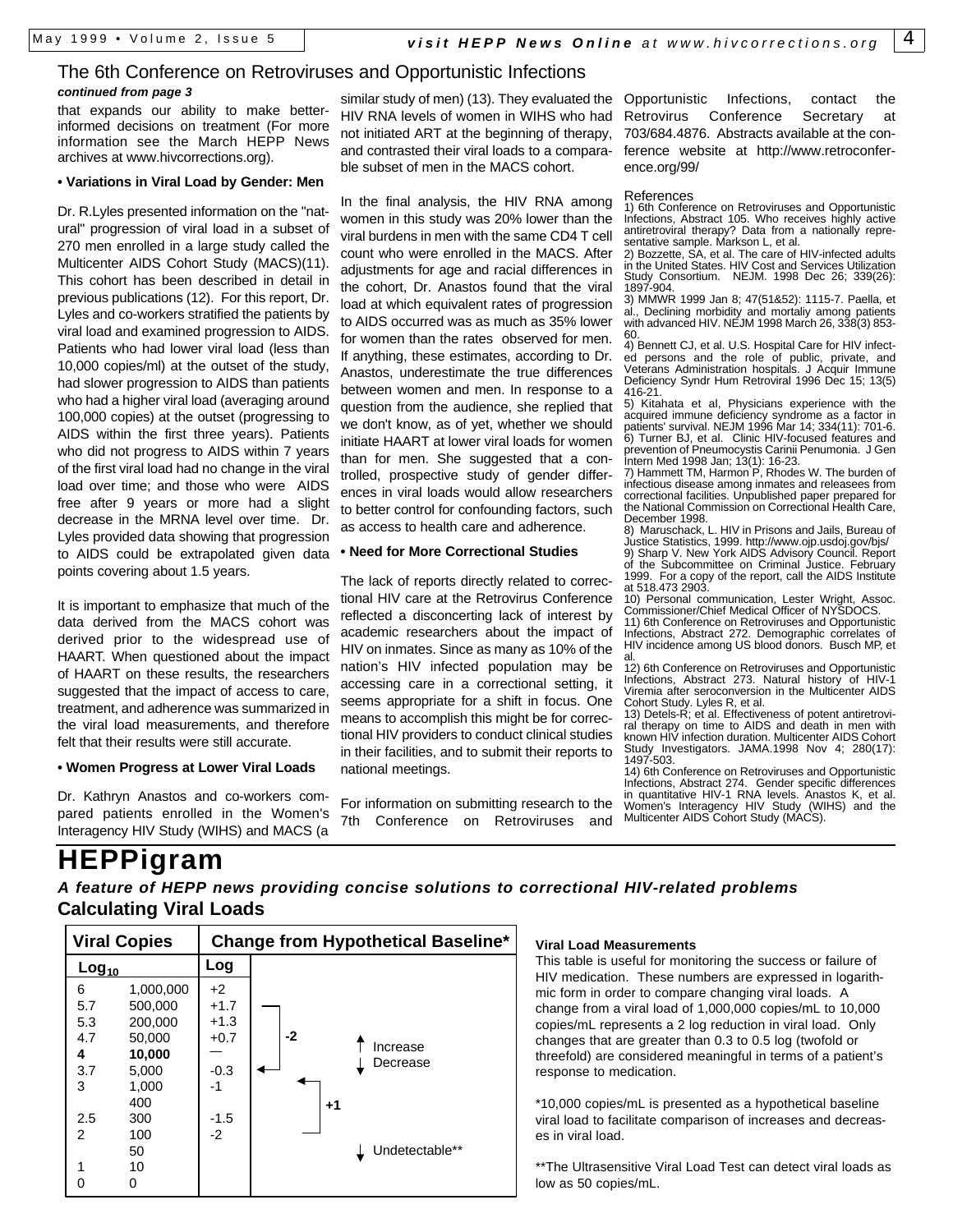## Spotlight : **The New York State Department of Corrections**

DOCS) faces a unique health care challenge: a much higher number with a continuing source of health care and have been enrolled in of HIV/AIDS cases than any other state correctional system in the AIDS Drug Assistance (ADAP) programs. country (see bar graph of correctional populations). The estimated number of HIV infected inmates nationally at year end 1996 was 24,881. The NYSDOCS was responsible for 8,700, or 35% of the nation's HIV infected inmates (1). This was three times higher than the rate of HIV infection in New Jersey DOC (705 or 3% of the inmate population), the state with the next highest rate of infected inmates, and over four times larger than the Florida DOC (2,152 or 3% of the inmate population).

Provision of comprehensive HIV care for inmates is a challenge in any state, but New York faces some special challenges. Four out of five inmates call the New York City region home but most prisoners are transferred upstate to one of sixty-nine facilities. This is far not only from their homes but also from their past sources of health care, if they had any, and their future sources of care. Furthermore, the NYSDOCS, like most state systems, frequently transfers inmates among its facilities. There are approximately 650 such transfers between NY state facilities every day, or 170,000 per year. Keeping track of medications and medical records during these transfers is a formidable problem. Continuity of care at the time of release can also be difficult because of the geographic distance between upstate facilities and post-release locations.

#### $\Omega$  $\overline{2}$ 4 6 8 10 12 14 16 18 20 CA MI IL TX FL SC NC GA MD PA CT MA NJ HIV (male) **M**%HIV (female) # inmates with HIV 0 1000 2000 3000 4000 5000 60 7000 8000 9000 York State DOC 9,500 HIV+ inmates 13 % of men are HIV+ 21 % of women are HIV+ #  $\frac{1}{2}$

State Comparisons of HIV + Inmates

The percentage of men and women who are HIV infected is based upon State and Federal Prison populations. These figures represent the number of known cases, which may be underestimates depending on each state's testing policies, inmate access to care, etc. In most prisons, the proportion of HIV infected women is much higher than HIV infected men. (Source: Maruschak, Laura. *HIV in Prisons and Jails*. Bureau of Justice Statistics. 1998.)

NYSDOCS in collaboration with the State AIDS Institute has developed and regularly revises clinical treatment guidelines consistent with national recommendations to improve continuity of care. Supplies of medication are sent with inmates on transfer and at release. Inmate transfers are tracked by a computer system. The NYSDOCS is also evolving toward fully electronic health records. All inmates and staff are given annual education in avoiding blood-born infections. In a number of prisons, very active Peer Education programs present the prevention message.

NYSDOCS and the AIDS Institute jointly fund voluntary HIV counseling and testing directly and through community-based organizations (CBO). In 1998 over 25,000 voluntary HIV tests were done for inmates. The CBO also work with HIV infected inmates on transi-

The New York State Department of Corrections Services (NYS-tional planning so that when released they are already connected

Although faced by these enormous challenges, the absolute number of AIDS deaths in the NYSDOCS has declined in the past few years, while the number of AIDS cases has remained quite constant. The improvement is consistent with but greater than similar improvements in the community. This probably reflects not only the availability of newly developed antiretroviral medications both in the community and inside corrections but also improved care within NYS-DOCS where health care providers have had HIV-related continuing education including a unique program developed by Albany Medical College's Division of HIV Medicine (AMC) and NYSDOCS. An ongoing series of live satellite-broadcast programs on Management of HIV/AIDS in the Correctional Setting is downlinked throughout New York and to over half of the states (see Save the Dates). Short term mini-residencies in HIV care are available through AMC.

### Comparison of AIDS Cases and AIDS Related Deaths in NYSDOCS



A report on HIV in the New York Department of Corrections included a table showing this reduction of AIDS deaths and a stabilization in the number of new AIDS cases. Adapted from the January 8 1999 MMWR Vol. 47/Nos. 51&52.

HIV care is monitored by NYSDOCS regional staff using flow sheets incorporated in the treatment guidelines. In addition, NYSDOCS pharmacists notify care providers if they note apparently inappropriate care (e.g. monotherapy with protease inhibitors). Programs and materials to encourage adherence to treatment are developed jointly by AMC and NYSDOCS with ongoing assistance of pharmaceutical manufacturers.

HIV as well as other specialty care is provided by NYSDOCS through contracts that must include designated AIDS Treatment Centers. This assures that specialist consultation is available to inmates wherever they are in the State. In addition, a network of Regional Medical Units that provide sub-acute inpatient care within maximum security perimeters is available. These units help maintain consistent care and also reduce cost; they serve as referral hubs. Half of the prisons are linked by telemedicine equipment and some of the consultations are being provided through video. According to Dr. Lester Wright, Associate Commissioner/Chief Medical Officer of NYSDOCS, the improvement in survival and decreases in opportunistic infections and hospitalization are encouraging, but the potential for rebound as resistance develops to currently available antiretroviral medications underscores the importance of ongoing prevention education for inmates and staff, more effective programs on adherence, and monitoring of the care that is given.

#### References

1) Maruschak, Laura. HIV in prisons and jails. Bureau of Justice Statistics. 1998.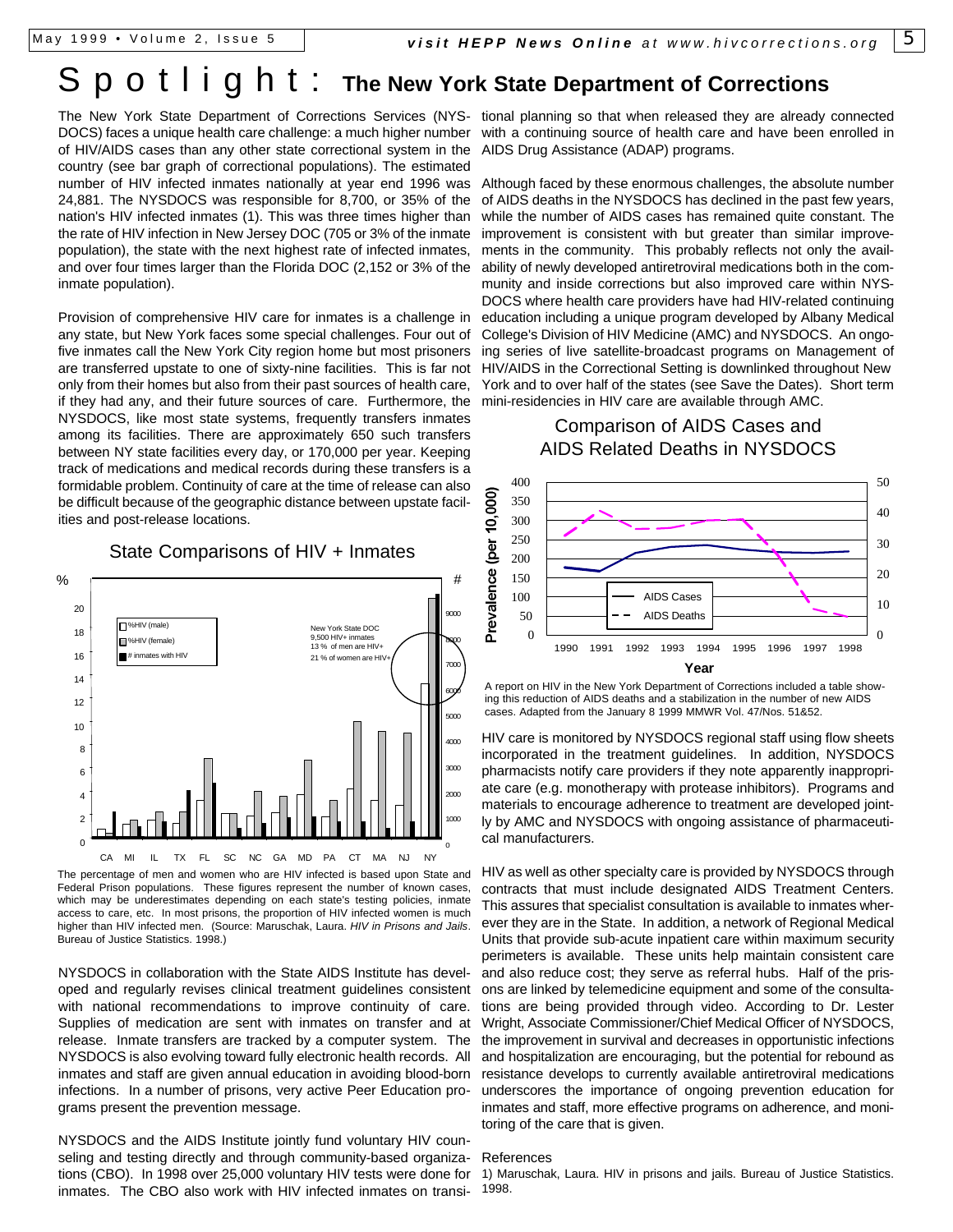## **Ask The Exper t**

A.B. is a 39 year old African American male, who presented to the correctional facility's acute care hospital with pneumocystis pneumonia as the initial manifestation of his HIV disease. His initial CD4 count at diagnosis was 0 CD4 T cells/cL, and his RNA PCR viral load was 110,000 copies/mL. Upon return to general population from the hospital, he was started on HAART therapy with indinavir, stavudine, and lamivudine. Two weeks after the initiation of antiretroviral therapy, he developed severe dysphagia which failed to respond to empirical therapy with fluconazole, H-2 blockers, and omperazole. Three weeks after the onset of symptoms, the patient underwent outpatient upper endoscopy. This procedure revealed ulcerations of the esophagus that were typical for CMV; histology confirmed the diagnosis.

C.D. is a 41 year old African American male, who first presented in 1996 with severe anemia and was found to have disseminated mycobacterium avium complex (MAC) on bone marrow biopsy. Although his MAC was successfully controlled by his correctional HIV providers with clarithromycin and ethambutol, virologic control of his HIV disease was never achieved. At a routine clinic visit, he noted that he had been having visual difficulties for several weeks. The consulting ophthalmologist saw the patient on an emergency basis and confirmed the diagnosis of CMV retinitis.

## **What Would You Do?**

**Sheree Starrett**, Deputy Director AIDS Services, Correctional Medical Services, New Jersey *Speaker's Bureau: Bristol-Meyers Squibb, Glaxo-Wellcome, Merck, Roxane.*

Prior to the advent of highly active antiretroviral therapy (HAART), various manifestations of cytomegalovirus (CMV) infection were frequently seen in HIV positive patients. Because of the difficulties of establishing a diagnosis of CMV disease and the need for intravenous therapy once the disease is found, inmates suspected of this diagnosis would often require prolonged hospital stays. New pharmacologic agents and new therapeutic delivery modes have been approved over the past 3 years to provide clinicians with more than one treatment option for CMV. These treatments provide an alternative to the long hospital stays by making it possible to treat CMV on an outpatient basis, which is optimal for an infected inmate (1). Even better, it is now possible, in some cases, to discontinue expensive and complicated therapies if the patients respond to anti-retroviral therapy with elevations of their CD4 T cell count in excess of 200 cells/cL for greater than 6 months (for more details, see HEPP News March 1999, archived at www.hivcorrections.org).

One option for both AB and CD is outpatient placement of a PICC line to enable prolonged intravenous access. I have treated a patient whose case resembles that of AB. My patient also had esophageal CMV and an extremely low CD4 T cell count of 0 CD4 T cells/cL. This intervention makes it possible to give IV ganciclovir in the correctional infirmary setting. Within 36 hours of diagnosis, my patient received his first dose of IV ganciclovir. He had an excellent clinical response to his HAART, as might patient AB, since they were both anti-retroviral naïve. His viral load became undetectable, and his CD4 T cell count stabilized above 200 CD4 T cells/cL for more than 6 months. Because of this, IV ganciclovir was eventually discontinued. Patient AB should see the same success.

Other possible treatments for CMV include ocular implants coupled with oral ganciclovir (2). This intervention has recently been proven to effectively prevent systemic recurrence of CMV disease, which was one of the problems associated with local treatment (ocular implants without any additional systemic therapy). Alternatively, IV foscarnet has been preferred to ganciclovir in some clinical settings due to reports that foscarnet was associated with a survival advantage when compared to ganciclovir in national randomized control trial (3). Intravenous cidofovir can be administered via peripheral line at infrequent intervals (once every two weeks after the once weekly induction is completed), which makes it an attractive substitute for ganciclovir and foscarnet in some settings. Comparisons to ganciclovir and foscarnet are underway (4). Renal toxicity is a fairly common side effect of cidofovir, which can be prevented by the administration of probenecid (4). Oral ganciclovir is another alternative for maintenance therapy after IV induction. According to the recent NEJM report, oral ganciclovir in combination with ocular implantation of a slow release agent is equally effective as IV induction and maintenance in preventing new cases of CMV. However, the ganciclovir implant with oral

ganciclovir was substantially more effective than intravenous ganciclovir in controlling retinitis. An additional merit for the implant and oral treatment is that the patient does not have to suffer the discomfort of an IV (2).

Unfortunately, because patient CD has failed his antiretroviral therapy regimen, he will require long term intravenous ganciclovir. Furthermore, it is important to consider the realities of providing an IV treatment in the correctional setting. In many systems, those with such devices have limited housing options and therefore suffer limitations on work, schooling, visiting, and so forth. Additional troubles arise when a patient is transferred, paroled, or sent out to court. These limitations can make it very difficult to ensure uninterrupted intravenous therapy. Implants and oral ganciclovir, on the other hand, although more expensive (when the cost of the surgery, implant, and oral ganciclovir are added up) are very low maintenance and can enable our patients to avoid treatment interruptions, which may cut treatment costs in the long run. For those inmates who fail to seek medical follow up post parole, the implants also provide a window during which a new source of treatment may be identified.

Both of these cases show that even a disease as problematic as CMV can be successfully evaluated and treated on an outpatient basis in the prison setting. It requires expertise on the part of prison physicians to be able to recognize the myriad manifestations of CMV and to manage the disease once diagnosed. The prison medical team must be able to access the necessary specialists in as urgent a time frame as possible. Full cooperation from custody staff is essential in order to insure that the prisoner is successfully transported to all appointments.

In the era of effective antiretroviral therapy, the number of opportunistic infections has declined dramatically. However, we must remain ever vigilant to those patients who will develop opportunistic infections. Many prisoners are often reluctant to leave their home prison and may even fear being hospitalized as a strange hospital with unfamiliar doctors. The ability to care for a disease such as CMV on an outpatient basis should help relieve some of the emotional burden patients will experience when their HIV diseases progress.

#### References:

3) Spector SA, Weingeist T, Pollard RB, et al. A randomized, controlled trial of IV ganciclovir therapy for cytomegalovirus retinitis in patients with AIDS. AIDS Clinical Trials Group and Cytomegalovirus Cooperative Study Group. J Infect Dis 168:557-563, 1993. 4) Lalezari JP, Holland GN, Kramer F, et al. Randomized, controlled study of the safety and efficacy of intravenous cidofovir for the treatment of relapsing cytomegalovirus retinitis in patients with AIDS. J Acquir Immune Defic Syndr Hum Retrovirol 17:339-344, 1998.

<sup>1)</sup> Rahhal F. Treatment advances for CMV Retinitis. AIDS Reader, p. 28-34,Jan/Feb 1999.

<sup>2)</sup> Martin D, et al. Oral Ganciclovir for patients with cytomegalovirus retinitis treated with a ganciclovir implant. NEJM April 8, 1999. 340(14).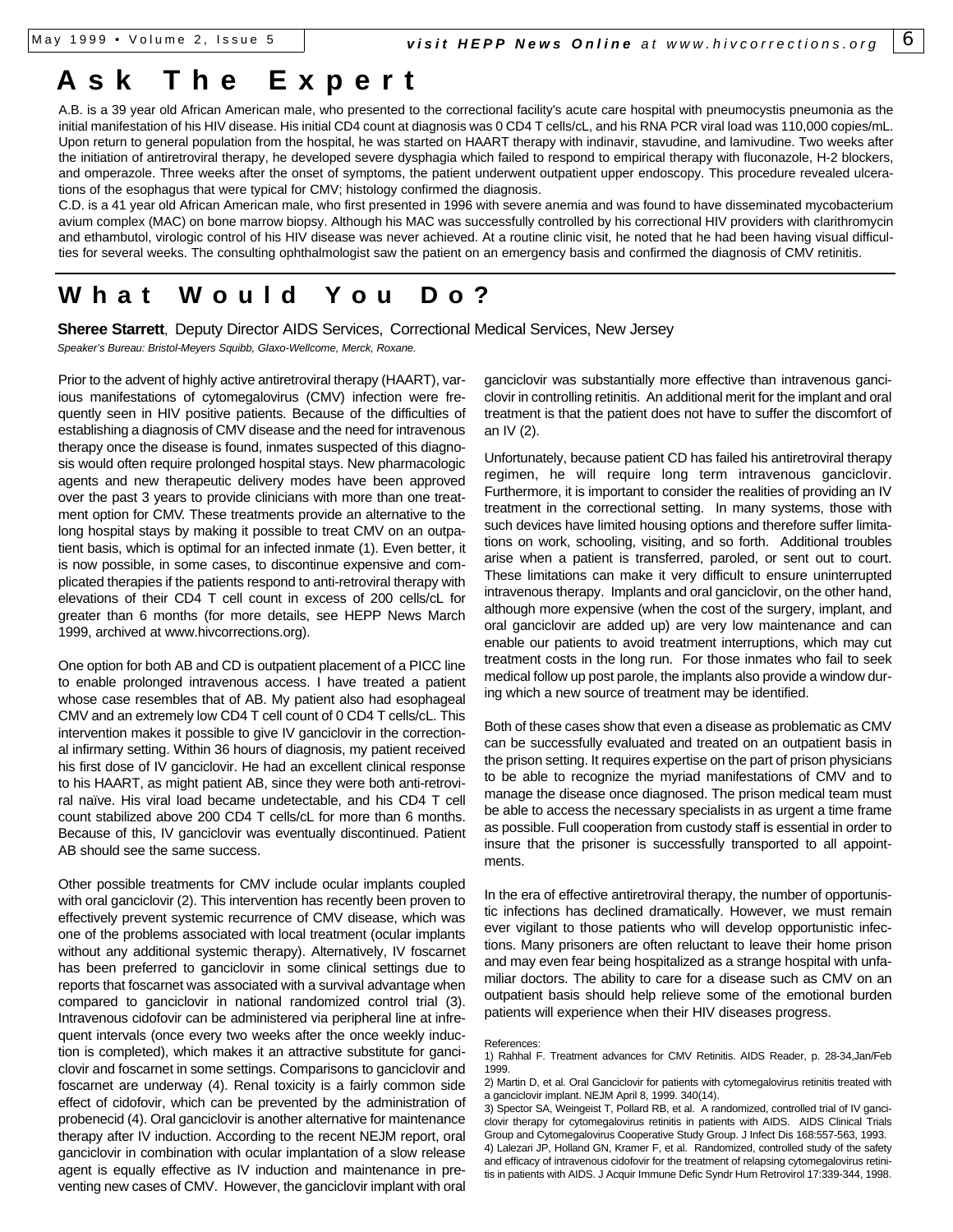# News Flashes

#### **March 17, 1999**

#### **Bill Would Make HIV Testing Mandatory in Florida Prisons**

The Florida Legislature is considering a bill that would require prison inmates to be tested for HIV, a measure spearheaded by African-American lawmakers who called it the "No. 1 issue for (the black) caucus." Co-sponsor state Rep. Tony Hill (D) said the impetus for the measure was a recent Kaiser Family Foundation study that showed 35% of all AIDS cases and 43% of new cases occur among blacks. The bill would mandate testing for inmates within 30 days of arrival at a state prison. Those who test negative would be tested after 180 days, and again 60 days before being released. The Wall Street Journal/Southeast Edition reported that "[t]hose who test positive will be offered treatment," and the results of the tests will be confidential. County health officials will be notified if an inmate is released by an emergency court order. Civil liberties groups were critical of the measure. (Wall Street Journal/Southeast Edition, 3/17/99).

#### **April, 1999 Inmates Report Higher Prevalence of Abuse Histories**

The Bureau of Justice Statistics recently released data from a study on sexual abuse among inmate populations entitled Prior Abuse Reported by Inmates and Probationers. Over a third of the women in the study reported a history of physical or sexual abuse. More than 36 percent of the female inmates reported sexual abuse before age 17, which was twice the rate of child abuse reported by men inmates (15%). For both male and female inmates, reports of childhood sexual abuse histories were twice as high as have been reported for non-incarcerated men and women. Male inmates reported sexual abuse by family members most often, while female inmates reported having experienced sexual abuse by intimates and family members. About half or more of incarcerated women reported their abusers to be current or previous boyfriends or husbands. A history of abuse was found to be linked to incarceration for sexual assault or homicide. This report also discusses prevalence of abuse as related to foster care, single parent households, parental alcohol abuse, incarcerated relatives, drug and alcohol abuse, and reason for incarceration. To see the report, go to: http://www.ujp.usdoj/bis/abstract/parip.htm

# Resources

WEBSITES: **The Bureau of Justice Statistics** http://www.ojp.usdoj.gov/bjs/ **CDC HIV/AIDS Statistics** http://www.cdc.gov/nchstp/hiv\_aids/stats/hasr1001.pdf

#### **April, 1999**

#### **Injunction Awarded Against Jail for Inadequate HIV Care**

On April 16, a federal judge awarded a preliminary injunction in favor of six HIV-seropositive inmates incarcerated at the Fulton County Jail, Atlanta, Georgia. The nonprofit Southern Center for Human Rights filed a lawsuit on behalf of the inmates on April 9, protesting a recent policy change where HIV positive jail inmates no longer have access to HIV expertise at the Grady Hospital. According to the Atlanta Journal-Constitution, this policy was enacted by the board that oversees Grady Hospital to address a projected \$26 million dollar shortfall in the budget. Prior to April of this year, Grady was providing jail inmates with all of their HIV medications. Approximately 150 inmates housed at the jail are affected by this change, according to Atlanta lawyer Tamara Serwer, of the Southern Center for Human Rights. Among the defendants in the lawsuit are the members of the Fulton County Commission, a group of legislators who oversee the jail's budget.

#### **April 29, 1999**

#### *As first reported in last month's HEPP News...* **Discontinuation of Primary PCP Prophylaxis Studied**

In two articles published in the *New England Journal of Medicine,* investigators at two research centers concluded that stopping primary PCP prophyslaxis was safe in HIV patients who are receiving antiretroviral therapy and who have sustained CD4 counts of at least 200 cells/cubic meter and to a minimum of 14 percent of total lymphocytes for a prolonged period of time (at least six months in most cases).

This recommendation is not yet official and the benefit of stopping one daily pill must be weighed against the risk of losing the protective effect that same pill has against other opportunistic infections (toxoplasmosis). The two articles from the April 29, 1999 publication can be found online at: http://www.nejm.org/content/index.asp. The references are: Furrer H, Egger M, Opravil M et al. Discontinuation of Primary Prophylaxis Against Pneumocystis Carinii Pneumonia in HIV-1-Infected Adults Treated With Combination Antiretroviral Therapy. NEJM, 340 (17) 1301; and Masur H, Kaplan J. Does Pneumocystis Carinii Prophylaxis Still Need to Be Lifelong? NEJM 340 (17) 1356.

**The Corrections Connection** http://www.corrections.com **The 6th Conference on Retroviruses & Opportunistic Infections (homepage)** http://www.retroconference.org/99/

**FAX HEPP NEWS BACK AT 800.671.1754 FOR ANY OF THE FOLLOWING:** *(please print clearly or type)*

Yes, I would like to add/update/correct (circle one) my contact information for my complimentary subscription of HEPPNews fax newsletter.

Yes, I would like to sign up the following colleague to receive a complimentary subscription of HEPPNews fax newsletter.

Yes, I would like to order the following back issues (please include volume/HIV Internet Resources).

| NAME: |  |
|-------|--|
|       |  |
|       |  |
|       |  |
|       |  |
|       |  |